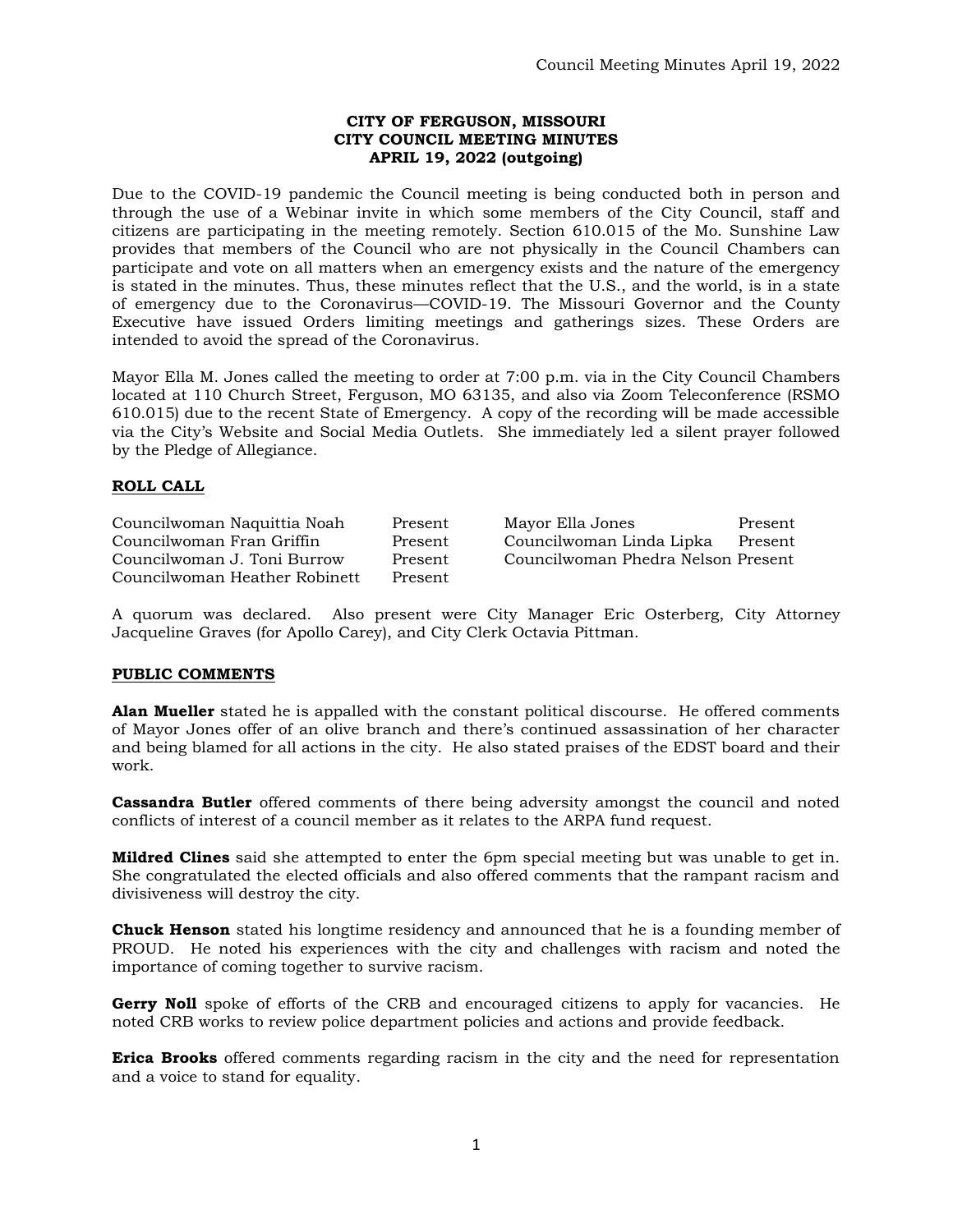**Shirley Emerson** announced Forestwood Community Development Association is hosting a Neighborhood Empowerment Summit on April 30th; 10am – 2pm at the community center. The purpose of the summit is promote home ownership and to improve and enhance empowerment with resource for current owners as well as a neighbor meet and greet and health fair.

**Nick Kasoff** responded to complaints regarding the Ferguson Observer publication stating that the Council controls outcomes and he would publish the acts of each member. He also commented regarding the shift in power adding that others may have an opportunity get legislation introduced and passed.

**Melanie Randels** stated she is the current chair of the EDST Board. She offered comments regarding the amount of time it took to get the board established and that funds have been distributed without the board in place. She asked that no more funds are used without the commission.

# **MANAGER'S REPORT**

After questions from the Council, City Manager Osterberg responded that grass cutting bids have been posted and received, the process should begin soon. He also provided an update that the emergency repairs have been completed at Fire House 2, and responded that Cousins Market on Airport Road has been reinstated after complaints of not providing due process; that process will be reviewed again as well.

# **SPECIAL PRESENTATION**

**None**

**PUBLIC HEARING**

**None**

# **CONSENT AGENDA**

# **CITY COUNCIL MEETING MINUTES**

**Regular Meetings: [February 8, 2022;](https://www.fergusoncity.com/DocumentCenter/View/5784/Council-Meeting-Minutes-020822) [February 22, 2022;](https://www.fergusoncity.com/DocumentCenter/View/5785/Council-Meeting-Minutes-022222) [March 8, 2022;](https://www.fergusoncity.com/DocumentCenter/View/5786/Council-Meeting-Minutes-030822) [March 22, 2022](https://www.fergusoncity.com/DocumentCenter/View/5791/Council-Meeting-Minutes-032222)** Motion was made by Councilwoman Nelson and seconded by Councilwoman Lipka to approve council meeting minutes. Unanimous vote in favor taken; **MOTION PASSED.** 

# **Special Meetings: [March 8, 2022](https://www.fergusoncity.com/DocumentCenter/View/5787/Council-special-meeting-minutes-030822)**

Motion was made by Councilwoman Noah and seconded by Councilwoman Nelson to approve special meeting minutes. Unanimous vote in favor taken; **MOTION PASSED.** 

# **BOARD/ COMMISSION MEETING MINUTES**

**Farmers Market: [January 12, 2022](https://www.fergusoncity.com/DocumentCenter/View/5783/1-12-22-FFM-Minutes)**

# **Civilian Review Board: [March 7, 2022](https://www.fergusoncity.com/DocumentCenter/View/5788/FCRB-Open-Meeting-Minutes-03072022)**

Motion was made by Councilwoman Burrow and seconded by Councilwoman Robinett to receive and file Board and Commission meeting minutes. Unanimous vote in favor taken; **MOTION PASSED.** 

#### **APPOINTMENTS**

# **Human Rights Commission**

Mayor Jones appointed **Daniel Hancock** to **HRC** (ex. 2023)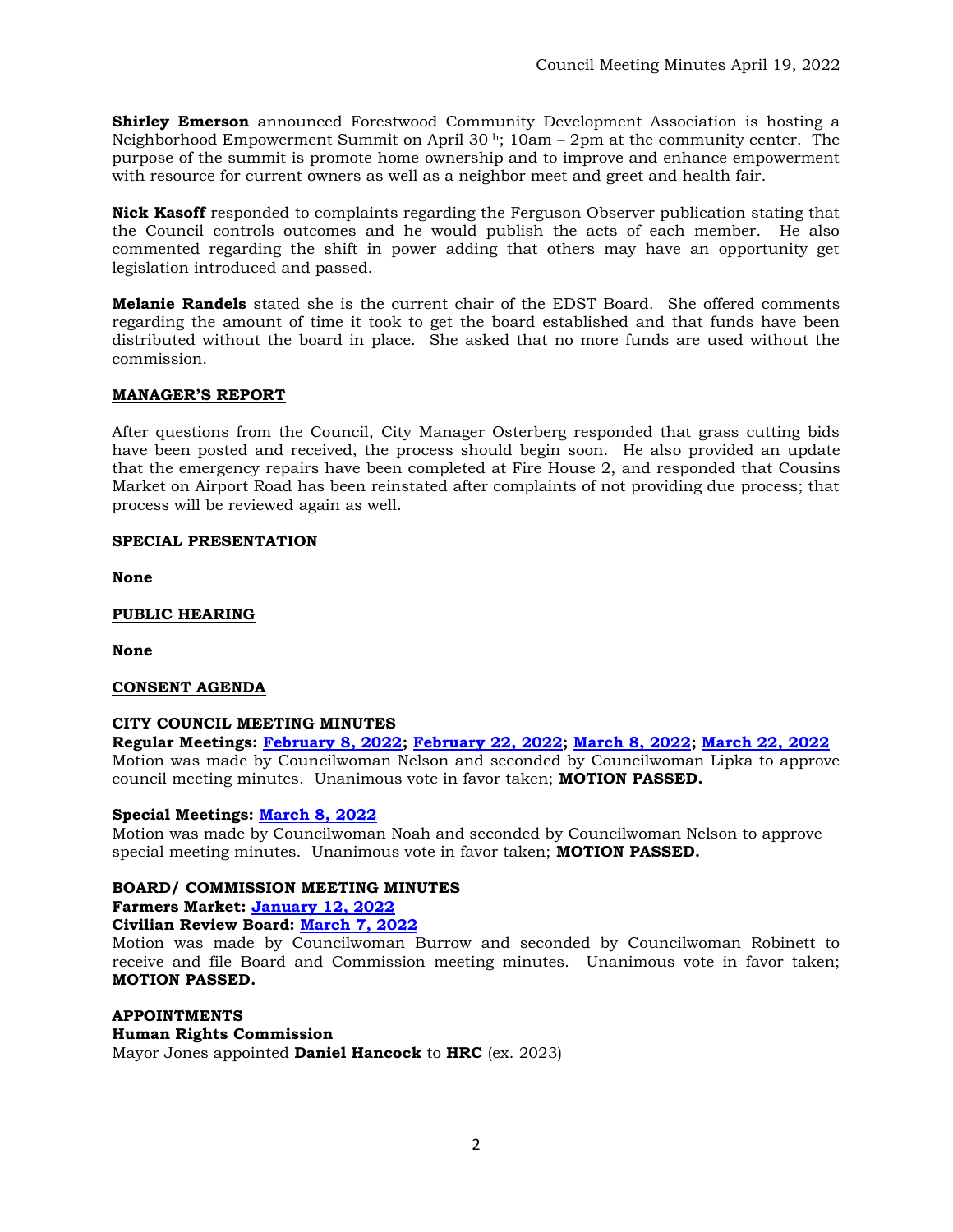#### **Park Board**

Motion was made by Councilwoman Noah and seconded by Councilwoman Burrow to appoint **Carolyn Shannon** to the **Park Board**. Unanimous vote in favor taken; **MOTION PASSED.** 

#### **Special Business District**

Motion was made by Councilwoman Lipka and seconded by Councilwoman Noah to appoint **Alice Herndon** with Onyx Print Shop (ex 2022) to **FSBD**. Unanimous vote in favor taken; **MOTION PASSED.** 

### **REQUESTS**

#### **Liquor License Approval - Mimi's Subway Bar & Grill - 46 N. Florissant Road (NEW)**

Roger Herrin and Clinton Calhoun announced their recent purchase of Mimi's Subway Bar along with their plan of operations and requested liquor license approval. Motion was made by Councilwoman Lipka and seconded by Councilwoman Noah to approve a liquor license for **MiMi's Subway Bar & Grill**. Unanimous vote in favor taken; **MOTION PASSED.** 

**PROCLAMATIONS** 

**None**

#### **RESOLUTIONS**

#### **[Resolution No. 2022-14](https://www.fergusoncity.com/DocumentCenter/View/5779/Resolution-No-2022-14---City-Wide-Derelict-House-Demolitions) – A Resolution Selecting A Contractor For The Demolition Of Dangerous Buildings, Awarding The Contract To Said Contractor, And Authorizing The City Manager To Execute The Contract On Behalf Of The City**

Without objection, Resolution #2022-14 was introduced by Council Present and Attorney Graves provided the reading. Motion was made by Councilwoman Lipka and seconded by Councilwoman Noah to approve Resolution #2022-14. **ROLL CALL:** Councilwoman Noah – aye; Councilwoman Griffin – absent; Councilwoman Burrow – aye; Councilwoman Robinett – aye; Mayor Jones – aye; Councilwoman Lipka – aye; Councilwoman Nelson – aye; **MOTION PASSED.**

#### **[Resolution No. 2022-15](https://www.fergusoncity.com/DocumentCenter/View/5780/Resolution-No-2022-15-Citywide-IP-Camera-Solution) – A Resolution Selecting A Professional Services Contractor For Citywide IP Camera Solution, Awarding The Contract To Said Contractor, And Authorizing The City Manager To Execute The Contract On Behalf Of The City**

City Manager Osterberg explained a complaint received from a vendor that the equipment being proposed may be banned. He requested an opportunity to review the materials presented before approving as due diligence. As requested, a motion was made by Councilwoman Burrow and seconded by Councilwoman Robinett to postpone this resolution until the April  $26<sup>th</sup>$  meeting. Unanimous vote in favor taken; **MOTION PASSED.** 

#### **[Resolution No. 2022-16](https://www.fergusoncity.com/DocumentCenter/View/5781/Resolution-No-2022-16-PRP---Palmer-April-2022) – A Resolution Of The City Of Ferguson, Missouri, Authorizing The City Manager To Sign And Execute A Contract With Palmer Residential Services, LLC For Redevelopment Of 601 Ruggles From The City Of Ferguson**

Without objection, Resolution #2022-16 was introduced by Council Present and Attorney Carey provided the reading. Motion was made by Councilwoman Lipka and seconded by Councilwoman Burrow to approve Resolution #2022-16. **ROLL CALL:** Councilwoman Noah – aye; Councilwoman Griffin – absent; Councilwoman Burrow – aye; Councilwoman Robinett – aye; Mayor Jones – aye; Councilwoman Lipka – aye; Councilwoman Nelson – aye; **MOTION PASSED.**

#### **BILLS REQUIRING FIRST READING**

**None**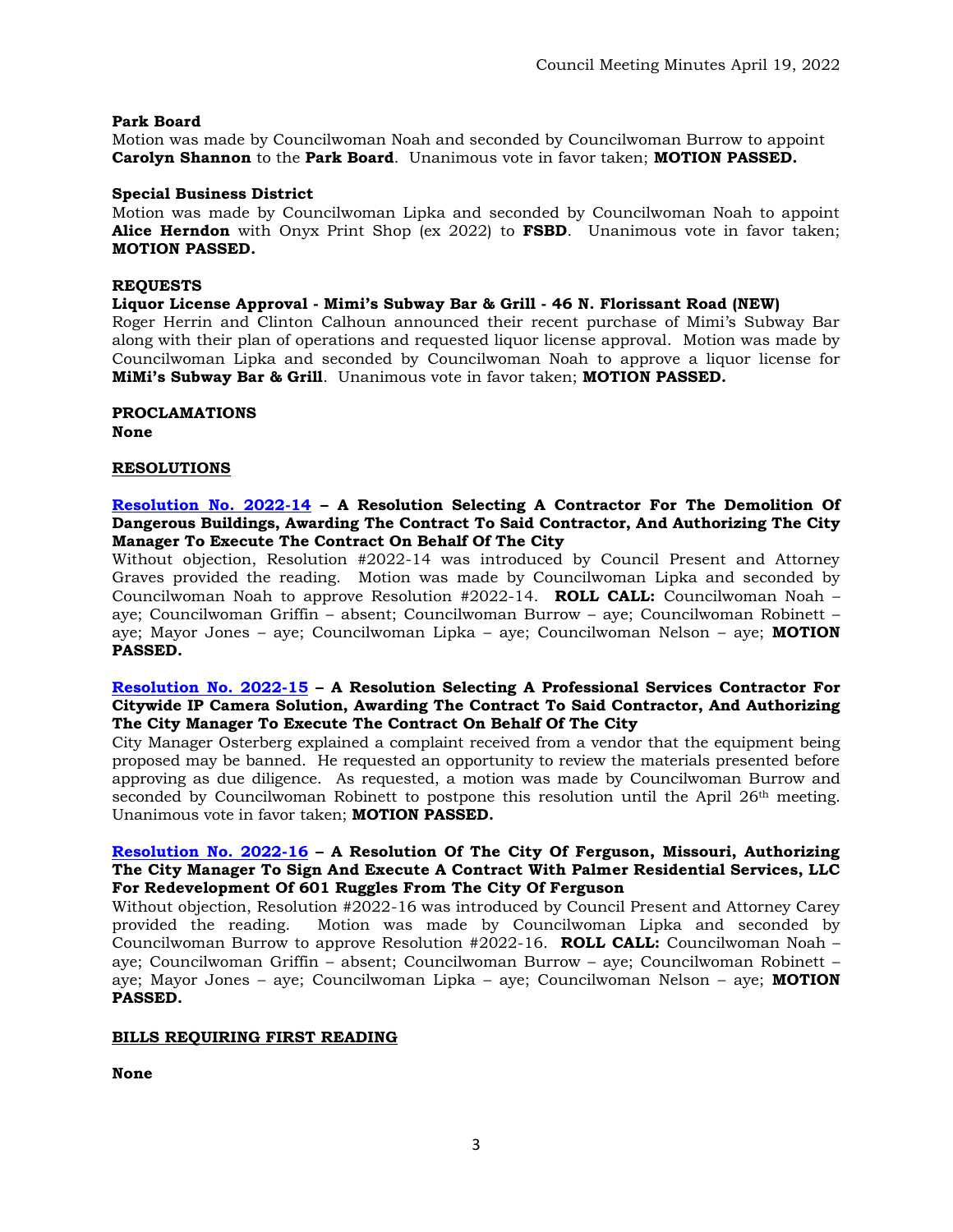## **BILLS REQUIRING SECOND READING**

#### **None**

### **CERTIFICATION OF APRIL 5, 2022 ELECTION RESULTS**

City Clerk Pittman announced the results as certified by the St. Louis County Board of Elections. Motion was made by Councilwoman Burrow and seconded by Councilwoman Robinett to accept the results of the April 5, 2022 election. Unanimous vote in favor taken; **MOTION PASSED.** 

| <b>Council Member Ward 1</b> |                  |  |
|------------------------------|------------------|--|
| Linda R. Lipka               | <b>Votes 539</b> |  |
| Lawrence Berry               | Votes 111        |  |
| <b>Council Member Ward 2</b> |                  |  |
| <b>Heather L. Robinett</b>   | <b>Votes 450</b> |  |
| Travonne (VON) Walker        | Votes 219        |  |
| <b>Council Member Ward 3</b> |                  |  |
| <b>Mike Palmer</b>           | <b>Votes 211</b> |  |

Fran Griffin Votes 113

# **UNFINISHED BUSINESS**

**None**

#### **NEW BUSINESS**

#### **None**

#### **MISCELLANEOUS**

**Councilwoman Noah** congratulated elected officials and whished Councilwoman Griffin best wishes. She announced her attendance at the State of the County address, the County LEAD Program, noted MSD is offering assistance to seniors and disabled as with Missouri American Water.

**Councilwoman Griffin** expressed work dos gratitude to all. She also stated her purpose and the desire to continue serving in some capacity moving forward.

**Councilwoman Burrow** congratulated elected officials. She expressed gratitude for the condolences received on the recent loss of her sister as well as other family losses suffered over the last several months. She offered comments regarding EDST and responded that she has no ownership in PAKT and takes no salary.

**Councilwoman Robinett** thanked all involved in the election process. She thanked Councilwoman Griffin for her service and stated she looks forward to her continued work in the community.

**Councilwoman Lipka** thanked Councilwoman Griffin for her contributions and expressed sorrow to Councilwoman Burrow on her loss. She also announced the blood drive at NCI on May 13<sup>th</sup>.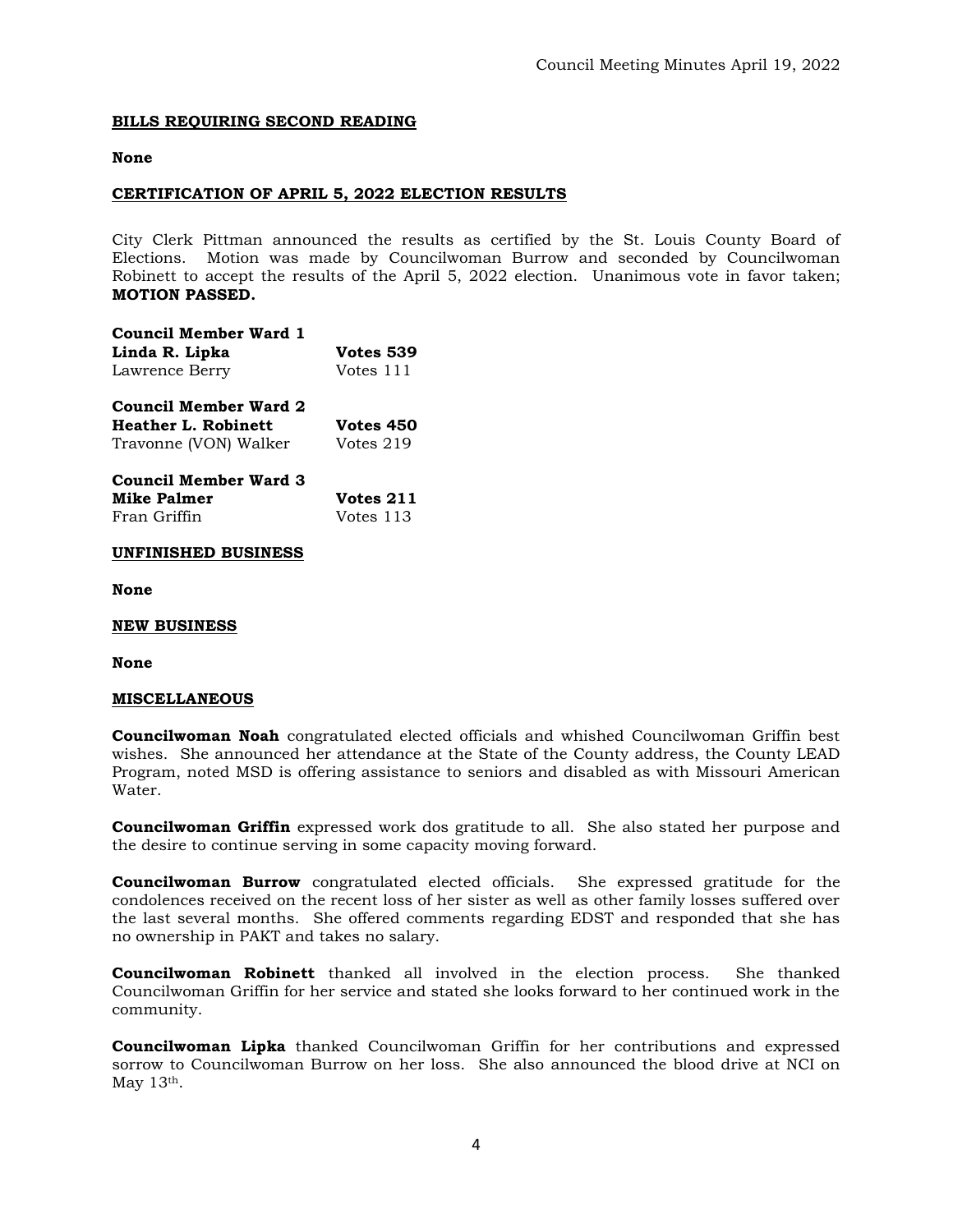# **Councilwoman Nelson** had no report.

### **City Manager Osterberg** had no report.

**City Clerk Pittman** thanked Councilwoman Griffin and congratulated newly elected and reelected officials. It was also noted that there are many vacancies on boards and commissions to be reviewed in advance of the annual appointments next month.

#### **Attorney Jacqueline Graves** had no report.

**Mayor Jones** expressed gratitude to Councilwoman Griffin and presented a plaque of appreciation.

#### **CLOSED SESSION**

**None**

# **ADJOURNMENT**

Having no further business, a motion was made by Councilwoman Griffin and seconded by Councilwoman Nelson to adjourn the meeting Sine Die at 8:38 p.m. Unanimous vote in favor taken; **MOTION PASSED.** 

ATTEST: Ella M. Jones, Mayor

Octavia Pittman, City Clerk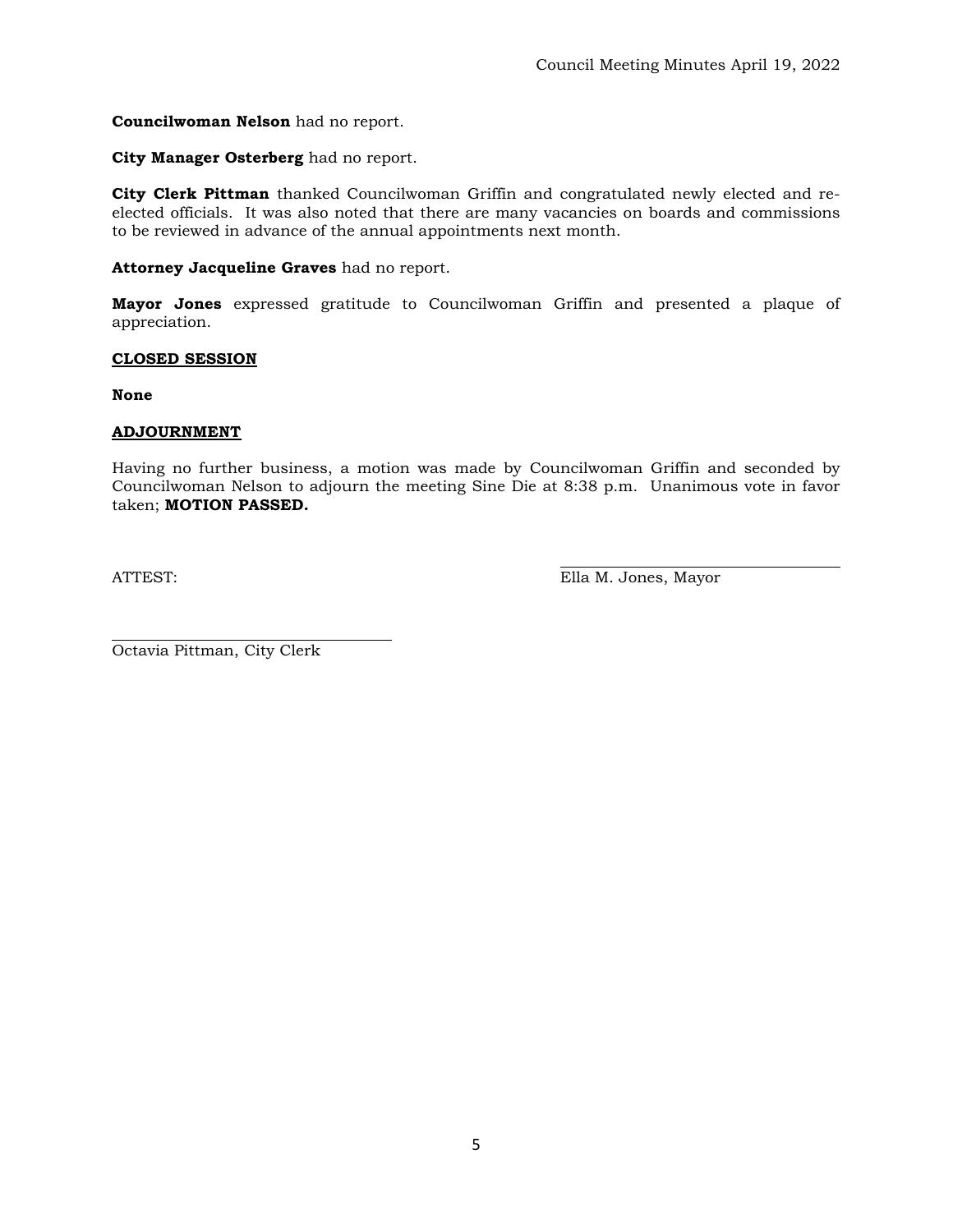### **CITY OF FERGUSON, MISSOURI CITY COUNCIL MEETING MINUTES APRIL 19, 2022 (Incoming Council)**

Mayor Ella M. Jones called the meeting to order at 8:45 p.m. in the Council Chamber of City Hall, 110 Church Street, Ferguson, Missouri.

# **OATH OF OFFICE**

City Clerk Pittman provided the Oath of Office to the newly and re-elected Council Members;

**Ward 1 – Linda Lipka Ward 2 – Heather Robinett Ward 3 – Mike Palmer**

### **ROLL CALL**

| Councilwoman Naquittia Noah   | Present | Mayor Ella M. Jones        | Present |
|-------------------------------|---------|----------------------------|---------|
| Councilman Mike Palmer        | Present | Councilwoman Linda Lipka   | Present |
| Councilwoman J. Toni Burrow   | Present | Councilwoman Phedra Nelson | Present |
| Councilwoman Heather Robinett | Present |                            |         |

A quorum was declared. Also present were City Manager Eric Osterberg, City Attorney Jacqueline Graves, and City Clerk Octavia Pittman.

### **PUBLIC COMMENTS**

**Donald Stevens** submitted comments and supporting photos regarding the need for restoration and beautification at the intersections of Lang Dr  $\omega$ , W. Florissant and Highmont  $\omega$ W. Florissant.

# **ELECTION OF MAYOR PRO-TEM**

Councilwoman Robinett nominated Councilwoman Burrow as Mayor Pro Tem. **ROLL CALL:**  Councilwoman Noah – nay; Councilman Palmer – aye; Councilwoman Burrow – aye; Councilwoman Robinett – aye; Mayor Jones – nay; Councilwoman Lipka – aye; Councilwoman Nelson – nay; **PASSED.** 

Councilwoman Nelson nominated Councilwoman Lipka as Mayor Pro Tem. (no vote was taken)

As there were no additional nominations from the floor, Council proceeded with the vote.

Councilwoman Burrow was elected at Mayor Pro-Tem.

# **APPOINTMENTS**

#### **Council Members to Boards and Commissions**

Discussions were held regarding Council representation on boards and commissions and the following assignments were made:

**Jones**: Senior

**Lipka**: FSBD, W. Florissant Business District, Ferguson Future Foundation, Traffic **Robinett**: Farmers Market, FYAB, Technology, Pension, Landmarks **Burrow**: CRB, Library, Economic Development Sales Tax, Jeske Park **Palmer:** FNIP, Architectural Review, Board of Adjustment, **Noah:** Parks, Human Rights Commission, Building Board of Appeals